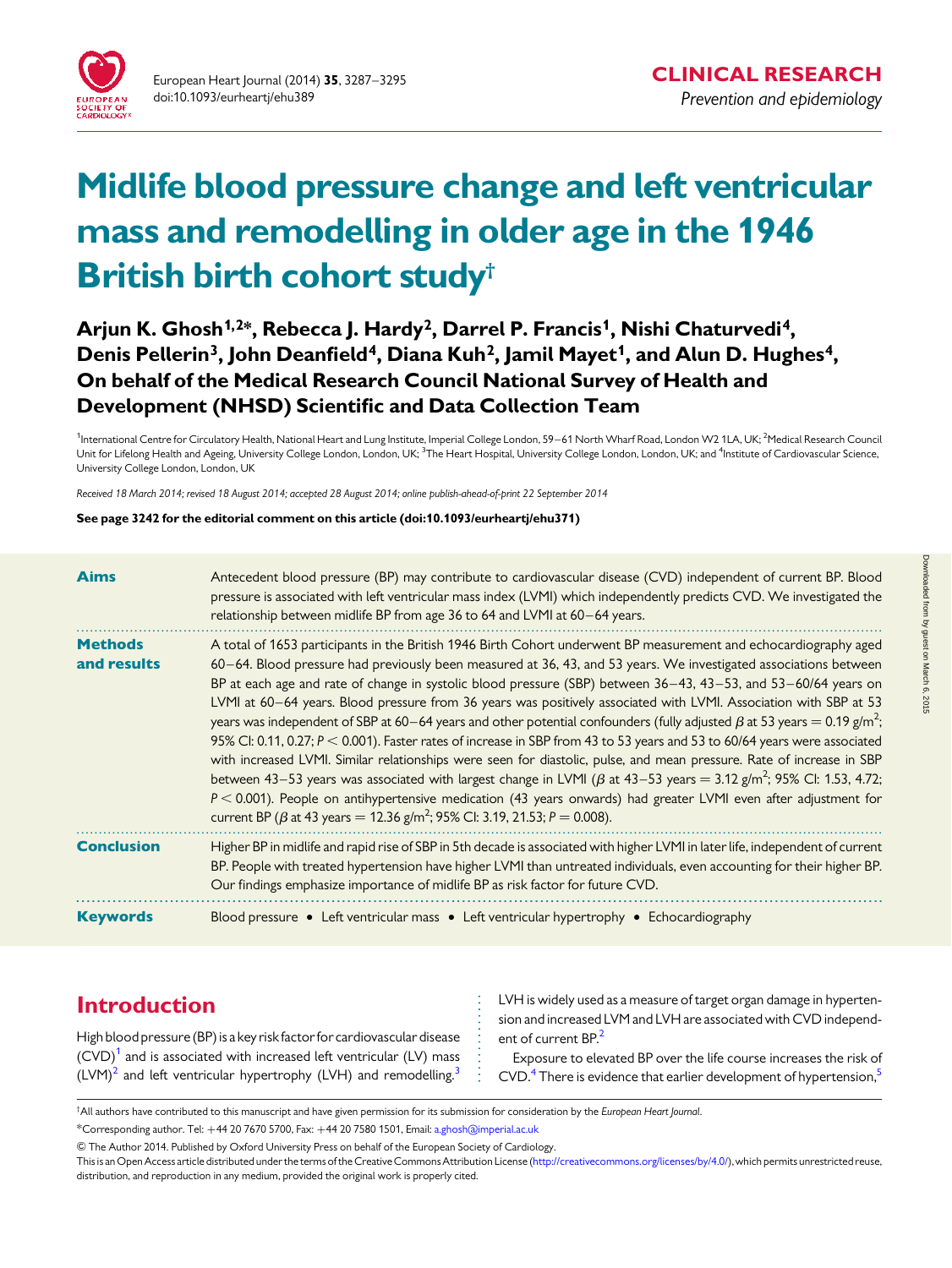elevated BP in early adulthood<sup>[6](#page-7-0)</sup> or antecedent elevated BP<sup>[7](#page-7-0)</sup> confer increased risk. This might reflect the relative stability (tracking) of BP across life; the cumulative burden of lifetime exposure to high BP; or vulnerability to the effects of high BP at particular periods in the life course, i.e. sensitive periods. The extent to which the influence of long-term elevated BP can be reversed by treatment or the extent to which long-term treatment prevents increases in LVM has been little studied outside the context of clinical trials, although several trials have demonstrated that antihypertensive treatment (HTT) causes regression of LVM in the short term.<sup>[8](#page-7-0)</sup>

We studied the nationally representative 1946 British birth cohort [the Medical Research Council National Survey of Health and Development (MRC NSHD)], to determine the relationship between longitudinal changes in BP over a 28-year period (aged 36 to 60–64) and LVM at age 60–64 years and also assessed the impact of HTT in the same individuals over the same period.

## **Methods**

#### **Participants**

The MRC NSHD is a prospective birth cohort study of singleton births that occurred in 1 week of March 1946 in England, Scotland, and Wales (5362 births; 2547 women, 2815 men). The parents of the cohort members were married with equal numbers of fathers engaged in manual and non-manual work. Follow-up included over 20 contacts with the whole cohort between birth and the most recent data collection when the participants were between 60 and 64 years of age. The study complies with the Declaration of Helsinki, the research protocol was approved by the local ethics committee and all participants gave informed consent.

Survey members had been interviewed in their own homes by trained research nurses at ages 36, 43, and 53 years.<sup>9</sup> Between October 2006 and February 2011 (at 60–64 years), 2856 eligible study members (those known to be alive and with a known address in England, Scotland, or Wales) were invited to complete a postal questionnaire and attend an assessment at one of six Clinical Research Facilities (CRF). Invitations were not sent to those who had died ( $n = 778$ ), were living abroad  $(n = 570)$ , had previously withdrawn from the study  $(n = 594)$ , or had been lost to follow-up ( $n = 564$ ). Those who declined the clinic visit were offered a home examination by a trained nurse. Of those invited, 2229 (78%) responded: 1690 (59.1%) attended a CRF and 539 (18.9%) had a home visit.

#### Clinic assessment

Height and weight were measured at the CRF and body mass index (BMI) calculated. Sitting brachial BP was measured in the upper right arm as the average of two measures with an appropriately sized cuff after 5 min of rest. At 36 and 43 years a Hawksley Random Zero sphygmomanometer was used and an Omron HEM-705 was used at 53 and 60–64 years. Measurements from the Random Zero sphygmomanometer were adjusted using published conversion equations to achieve compatibility with later measurements.<sup>10</sup> Mean arterial pressure (MAP) was calculated as diastolic BP (DBP)  $+$  0.33\*pulse pressure (PP). Fasting bloods were also drawn for analysis.

#### Echocardiographic studies

Of the 1690 participants who attended a clinic, 1653 (798 men and 855 women) underwent echocardiography performed by a trained, experienced sonographer according to a strict protocol using GE Vivid I machines and 1480 had analysable images (89%). We carried out

sensitivity analyses excluding those with a history of prior myocardial infarction. As there were no significant change on exclusion ([Supplemen](http://eurheartj.oxfordjournals.org/lookup/suppl/doi:10.1093/eurheartj/ehu389/-/DC1)[tary material online,](http://eurheartj.oxfordjournals.org/lookup/suppl/doi:10.1093/eurheartj/ehu389/-/DC1) Table S10), only those with unanalysable images were excluded from the analyses. Echocardiographic images were obtained from parasternal long axis and short axis, apical 5-, 4-, 3-, 2-chamber and aortic views along with conventional and tissue Doppler in the 4-chamber view. Image optimization was carried out if required using second harmonic imaging. Image analysis was carried out by AKG along with two experienced echocardiographers masked to patient identity using GE EchoPac software (GE Connecticut, USA).

Wall and chamber measures were made in a single core laboratory, LVM was indexed (LVMI) to body surface area  $(BSA)$ ,<sup>[11](#page-7-0)</sup> alternative indexation (height<sup>1.7</sup> and height<sup>2.7</sup>)<sup>[12,13](#page-7-0)</sup> was also performed to check robustness of findings in the setting of overweight or obesity. Calculation of variables and definition of LVH and LV remodelling was performed according to ASE/EAE guidelines.<sup>[11](#page-7-0)</sup> Quality assurance of echocardiography was performed throughout the study and blind duplicate reading reproducibility studies were carried out on a sample of studies (equal numbers of men and women and with varying image quality) to establish inter- and intrareader variability with excellent reproducibility (intraclass correlation coefficients  $> 0.8$  for all measurements).

#### Medication, antihypertensive treatment, and diabetes status

Medication use was recorded and classified according to the International Classification of Diseases and related Health Problems classification.<sup>9,14</sup> Type 2 diabetes mellitus (T2DM) was diagnosed based on self-report or clinic blood tests.

#### Statistical analysis

Regression models were used to investigate the association between BP [systolic blood pressure (SBP), DBP, PP, and MAP] at each of the 4 ages at which it was measured and LVMI at 60–64 years, routinely with prespecified covariable adjustment for sex, age at CRF visit and CRF attended. All analyses were carried out with SBP, DBP, PP, or MAP as the respective measure of BP in the model. Interactions between each BP measure and sex were tested, but no significant interactions were found for any of the outcomes presented and data for men and women were pooled. Further multivariable modelling was performed with antihypertensive treatment (HTT), current SBP, BMI, T2DM, smoking status, and physical activity status as covariables. Regression diagnostics were performed, including checks of linearity by examination of residuals and by testing for model improvement on addition of a quadratic term. To investigate whether rate of change at a particular period of midlife was more strongly associated with LVMI, we calculated the change in SBP for the periods 36–43 years, 43–53 years, and 53–60/64 years conditional on earlier SBP by modelling each SBP measure (from 43 years onwards) on the earlier measure(s) for each sex and saving the residuals. These residuals reflect mean rate of change in SBP and can be interpreted as the change in SBP above or below that expected on average, given earlier SBP.<sup>[15](#page-7-0)</sup> The residuals were standardized to allow a comparison of the relative strength of associations between periods. We subsequently fitted regression models including all these standardized changes with LVMI or relative wall thickness (RWT, a measure of remodelling) as the outcome. The coefficients for each period were compared against each other using Wald tests and models were further adjusted for potential confounders. Relationships with LVH were analysed using multivariable logistic regression. Sensitivity analyses were carried out to assess whether the associations with BP remained unchanged if those on HTT or those who were hypertensive  $(SBP> = 140$  mmHg and/or DBP  $> = 90$  mmHg) were excluded.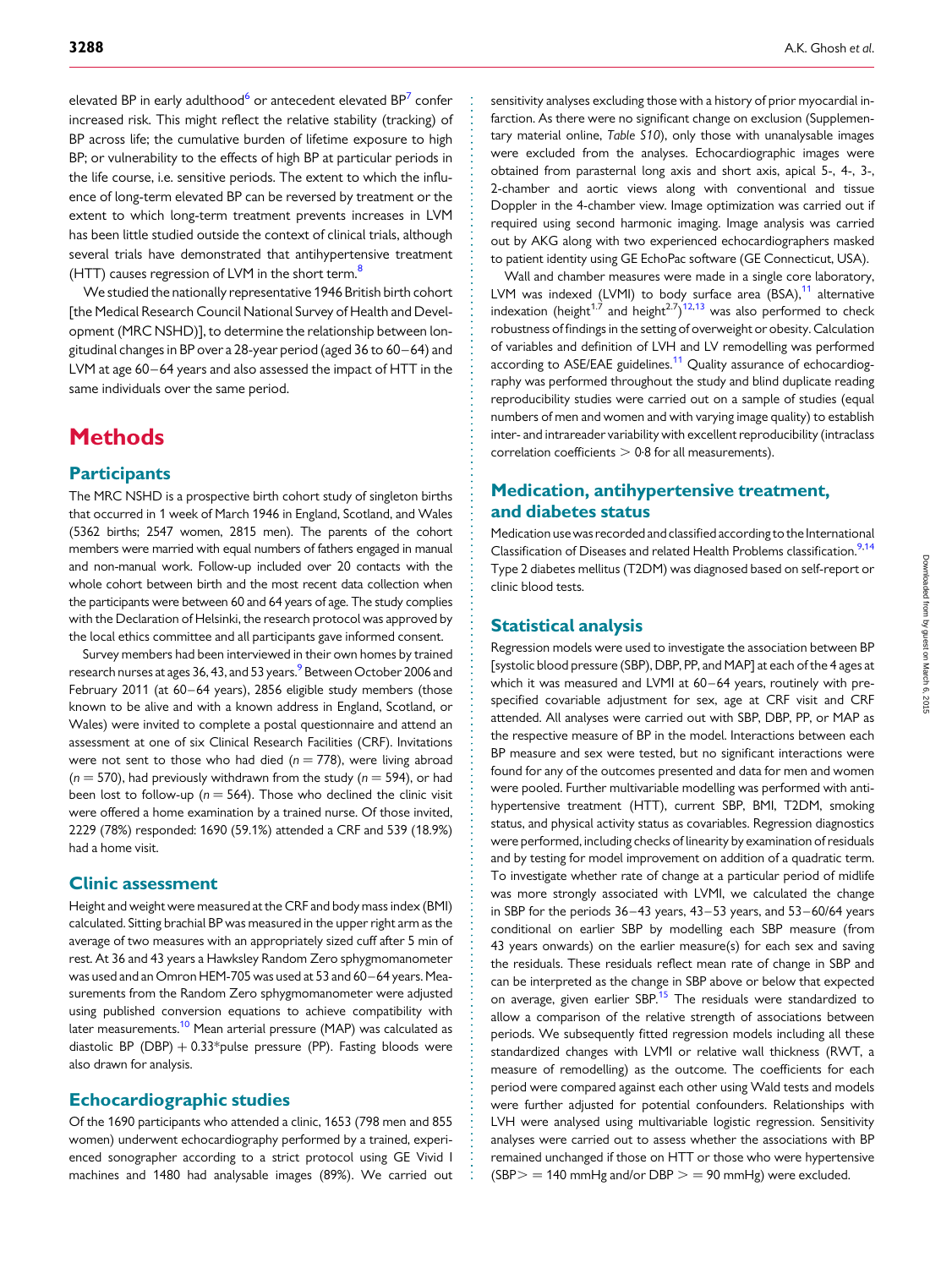<span id="page-2-0"></span>

Figure I (A) Predicted left ventricular mass index at 60–64 years by systolic blood pressure at 53 years (red) and by systolic blood pressure at 60– 64 years (blue) plotted separately for men and women and by antihypertensive treatment status. Vertical lines represent mean systolic blood pressure in the National Survey of Health and Development sample; solid line for men and dashed line for women. (B) Predicted left ventricular mass index at 60–64 years by standard deviation change in systolic blood pressure between 43 and 53 years (magenta) and between 53 and 60–64 years (green) plotted separately for men (solid) and women (dashed), for individuals with an average conditional change in the other periods. Vertical lines represent mean systolic blood pressure change.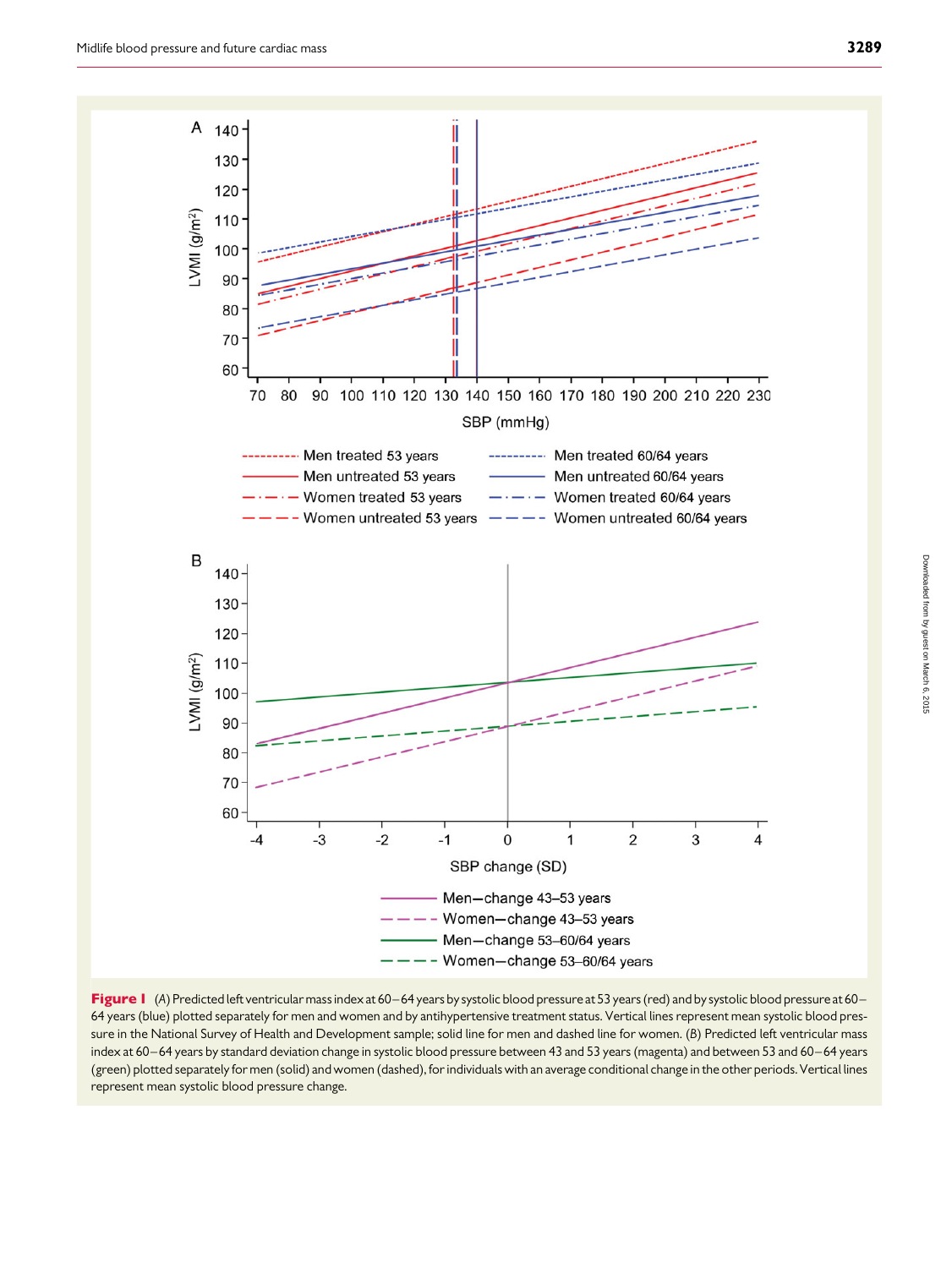## **Results**

Participant characteristics are shown in Table [1](#page-4-0). Twenty-four percent of the sample was receiving antihypertensive medication (details of the class of antihypertensive agent used are shown in [Supplementary](http://eurheartj.oxfordjournals.org/lookup/suppl/doi:10.1093/eurheartj/ehu389/-/DC1) [material online,](http://eurheartj.oxfordjournals.org/lookup/suppl/doi:10.1093/eurheartj/ehu389/-/DC1) Table S1); 5% of the sample had T2DM; and a normal LV geometry was seen in 43%. Compared with those who attended for echocardiography, those who had home visits had higher BP (138.4/79.3 vs. 135.6/77.3 mmHg), BMI (28.7 vs. 27.6), and a greater prevalence of T2DM (11 vs. 5%) and hypertension (32 vs. 24%).

## Associations between left ventricular measures and blood pressure at various ages

Associations between BP and LV outcomes were qualitatively similar for all measures of BP (SBP, DBP, PP, and MAP), so results for SBP are shown below and associations for DBP, PP, and MAP are provided in [Supplementary material online,](http://eurheartj.oxfordjournals.org/lookup/suppl/doi:10.1093/eurheartj/ehu389/-/DC1) Table S2-S4.

Higher SBP from 36 years onwards was associated with higher LVMI at 60–64 years (Table [2](#page-5-0)). Associations remained essentially unchanged after adjustment for HTT (Model 2). Systolic blood pressure at 53 years remained independently associated with LVMI with only marginal attenuation in an additional model that was adjusted for SBP at 60–64 years (Model 3), but associations with SBP at 36 years and particularly with SBP at 43 years were weakened. The relationships between LVMI and BP at 53 years and LVMI and HTT at 53 years remained after further adjustment for BMI, presence of T2DM, smoking and physical activity status at 60–64 years. A 10 mmHg higher SBP at 53 years was associated with a 2.2  $g/m^2$  higher LVMI after adjustment for age, sex, CRF attended, HTT, and SBP at 60–64 years.

These associations remained when those with hypertension or on HTT were excluded from analyses [\(Supplementary material online,](http://eurheartj.oxfordjournals.org/lookup/suppl/doi:10.1093/eurheartj/ehu389/-/DC1) [Table S5 and S6](http://eurheartj.oxfordjournals.org/lookup/suppl/doi:10.1093/eurheartj/ehu389/-/DC1), respectively), although associations with earlier measures of SBP were slightly reduced.

Relationships between BP (both SBP and DBP) and RWT showed a similar pattern to those between BPand LVMI. Therewas evidence of associations of BP from 43 years onwards with RWT which were independent of BP at  $60-64$  years (Table [3](#page-6-0); [Supplementary material](http://eurheartj.oxfordjournals.org/lookup/suppl/doi:10.1093/eurheartj/ehu389/-/DC1) online, [Table S7](http://eurheartj.oxfordjournals.org/lookup/suppl/doi:10.1093/eurheartj/ehu389/-/DC1)).

LVH was also associated with BP from 36 years onwards, although only weakly with BP at 43 years. The association at 53 years was independent of BP at 60–64 years and was unaffected by adjustment for other covariables (for SBP: odds ratio  $= 1.25$ , 95% CI  $= 1.07$ , 1.45 per 1 SD increase in SBP at 53 years adjusted for age, sex, CRF attended, HTT, SBP at 60–64 years, T2DM, BMI, smoking, and physical activity).

#### Associations between left ventricular measures and antihypertensive treatment at various ages

Individuals on HTT from 43 years onwards had a higher mean LVMI than those who were not on treatment (Table [2](#page-5-0)); this difference persisted after adjusting for SBP at 60–64 years and other covariables. For example, individuals receiving HTT at 60–64 years had an LVMI that was 11.2  $g/m^2$  greater than those not receiving treatment. Further adjustment for SBP at 60–64 years and other covariables reduced the associations slightly.

We investigated the possibility that the relationship between LVMI and HTT could be explained by people receiving treatment at 60–64 years including a disproportionate number of individuals with high BP at 53 years. However, adjustment for SBP at 53 years only slightly attenuated the effect of HTT on LVMI from 11.2 (95% CI: 7.9, 14.4)  $g/m^2 - 7.9$  (95% Cl: 4.3, 11.4)  $g/m^2$ . Adjustment for SBP at younger ages had negligible effects.

## Evidence for a rate-sensitive period in midlife

Faster increases in SBP between 43–53 and 53–60/64 years were significantly related to greater LVMI (Figure [1](#page-2-0)), whereas increased rate of change in SBP between 36 and 43 years was only weakly related to LVMI. The relationship between rate of change in SBP between 43 and 53 years was significantly stronger than the other two intervals  $(P = 0.002$  for both). After adjustment for HTT, T2DM, BMI, smoking status, and physical activity (Table [4](#page-7-0)), the associations with change in the latest two periods remained, although the association between change in SBP between 43 and 53 years was somewhat weakened. Estimates were essentially unaltered when further adjusted for prior measures of BMI or changes in BMI [\(Supplementary material](http://eurheartj.oxfordjournals.org/lookup/suppl/doi:10.1093/eurheartj/ehu389/-/DC1) online, [Table S8](http://eurheartj.oxfordjournals.org/lookup/suppl/doi:10.1093/eurheartj/ehu389/-/DC1)).

### Analyses with left ventricular mass indexed to height<sup>1.7</sup> or height<sup>2.7</sup>

All analyses were repeated with LVM indexed to height<sup>1.7</sup> and height<sup>2.7</sup>. Associations were qualitatively similar to those for LVM indexed to BSA. The associations between SBP and DBP at various ages and alternatively indexed LVM are presented in [Supplementary material online,](http://eurheartj.oxfordjournals.org/lookup/suppl/doi:10.1093/eurheartj/ehu389/-/DC1) [Table S9 and S10](http://eurheartj.oxfordjournals.org/lookup/suppl/doi:10.1093/eurheartj/ehu389/-/DC1).

## **Discussion**

Elevated BP from early midlife predicts higher LVMI, LVH, and LV remodelling in older men and women independent of current BP. We identified 43–53 years as a potential sensitive period when rapid rises in SBP may be particularly detrimental for the development of adverse cardiac structure. We also found that people receiving HTT had higher LVMI, even after accounting for current BP; only some of this effect could be accounted for by prior higher BP.

A few previous studies have investigated the relationship between antecedent high BP in earlier life on subsequent LVM. Urbina et al.<sup>[16](#page-7-0)</sup> reported a significant positive correlation between SBP at baseline in young women but not young men (average age 13 years) and LVM measured  $\sim$  4 years later. Toprak et al.<sup>[17](#page-7-0)</sup> failed to find a significant relationship between SBP measured at 13 years and LV geometry in adulthood, although high DBP in childhood was associated with subsequent concentric LVH. Dekkers et al.<sup>[18](#page-7-0)</sup> found that PP and SBP measured in early adolescence correlated with LVM measured in African American and European American youths 10 years later; and Ridderstrale et  $al$ .<sup>[19](#page-7-0)</sup> reported that high BP in a selection of hypertensive male military recruits and controls aged  $\sim$  20 was predictive of higher LVM20 years later. Two other studies have reported that BP in middle age was positively associated with LVM measured two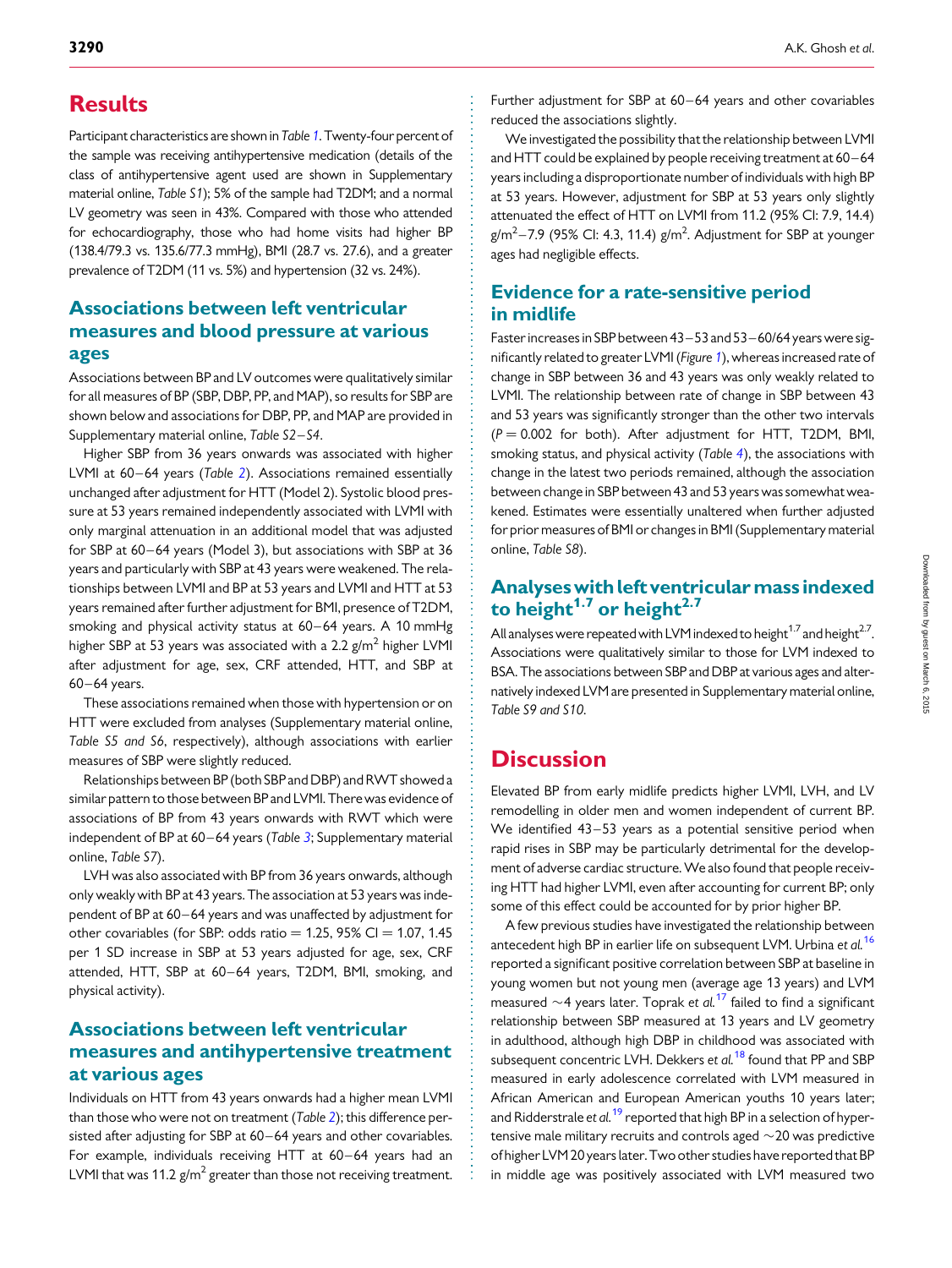#### <span id="page-4-0"></span>Table 1 Characteristics of study participants having at least one echocardiographic measure of interest recorded ( $n = 1480$ )

| Variable                                                                                                                     | N men/women | Value (combined)                        | Value [men ( $n = 701$ )]              | Value [women ( $n = 779$ )]             |
|------------------------------------------------------------------------------------------------------------------------------|-------------|-----------------------------------------|----------------------------------------|-----------------------------------------|
| Age at echo (years)                                                                                                          | 701/779     | 63.3(1.1)                               | 63.2(1.1)                              | 63.3(1.1)                               |
| Body mass index ( $kg/m2$ )                                                                                                  | 701/779     | 27.5(4.6)                               | 27.7(4.0)                              | 27.4(5.1)                               |
| Left ventricular internal diameter in diastole (cm)                                                                          | 701/779     | 4.82(0.6)                               | 5.05(0.6)                              | 4.61(0.5)                               |
| Interventricular septal thickness in diastole (cm)                                                                           | 701/779     | 1.1(0.2)                                | 1.1(0.2)                               | 1.0(0.2)                                |
| Left ventricular posterior wall thickness in diastole (cm)                                                                   | 701/779     | 1.0(0.2)                                | 1.0(0.2)                               | 0.9(0.2)                                |
| Left ventricular mass (g)                                                                                                    | 701/779     | 181.3 (59.3)                            | 209.1 (60.4)                           | 156.04 (45.7)                           |
| Left ventricular mass indexed to BSA $(g/m^2)$                                                                               | 701/779     | 95.7 (26.6)                             | 104.0 (28.0)                           | 88.1 (23.0)                             |
| Left ventricular mass indexed to height <sup>1.7</sup> ( $g/m^{1.7}$ )                                                       | 701/779     | 74.3 (22.5)                             | 80.6 (23.5)                            | 68.3 (20.0)                             |
| Left ventricular mass indexed to height <sup>2.7</sup> ( $g/m^{2.7}$ )                                                       | 701/779     | 44.2 (13.2)                             | 46.1 (13.7)                            | 42.4 (12.6)                             |
| Relative wall thickness                                                                                                      | 701/777     | 0.42(0.09)                              | 0.42(0.09)                             | 0.41(0.08)                              |
| Ejection fraction (%)                                                                                                        | 700/776     | 68.7(9.7)                               | 67.2(10.1)                             | 69.9(9.2)                               |
| Left ventricular remodelling subtype (normal/concentric remodelling/<br>concentric hypertrophy/eccentric hypertrophy), n (%) | 701/779     | 632 (43)/396 (27)/<br>240 (16)/212 (14) | 287 (41)/202 (29)/<br>113 (16)/99 (14) | 345 (44)/194 (25)/<br>127 (16)/113 (15) |
| Systolic blood pressure at 60-64 years (mmHg)                                                                                | 701/777     | 135.7 (17.9)                            | 139.0 (17.7)                           | 132.8 (17.7)                            |
| Systolic blood pressure at 53 years (mmHg)                                                                                   | 659/739     | 134.1 (19.1)                            | 137.8 (18.9)                           | 130.7 (18.7)                            |
| Systolic blood pressure at 43 years (mmHg)                                                                                   | 655/730     | 121.5(14.5)                             | 123.0 (14.3)                           | 120.1 (14.6)                            |
| Systolic blood pressure at 36 years (mmHg)                                                                                   | 633/706     | 118.3 (14.0)                            | 121.3 (14.2)                           | 115.6 (13.4)                            |
| Diastolic blood pressure at 60-64 years (mmHg)                                                                               | 701/777     | 77.4(9.7)                               | 79.0 (9.8)                             | 75.9(9.3)                               |
| Diastolic blood pressure at 53 years (mmHg)                                                                                  | 659/739     | 83.4 (11.9)                             | 86.2 (11.9)                            | 80.9 (11.3)                             |
| Diastolic blood pressure at 43 years (mmHg)                                                                                  | 655/730     | 78.5 (11.3)                             | 80.9 (11.2)                            | 76.3 (10.9)                             |
| Diastolic blood pressure at 36 years (mmHg)                                                                                  | 632/706     | 76.0 (11.7)                             | 77.8(11.7)                             | 74.4 (11.4)                             |
| Heart rate (bpm)                                                                                                             | 701/777     | 68.5 (11.8)                             | 67.2(12.5)                             | 69.7 (11.0)                             |
| Total cholesterol (mmol/L)                                                                                                   | 657/729     | 5.7(1.2)                                | 5.4(1.1)                               | 6.0(1.2)                                |
| High-density lipoprotein cholesterol (mmol/L)                                                                                | 657/729     | 1.6(0.4)                                | 1.4(0.3)                               | 1.8(0.4)                                |
| Fasting triglycerides (mmol/L) <sup>a</sup>                                                                                  | 657/729     | 1.1(0.8)                                | 1.2(0.9)                               | 1.0(0.7)                                |
| Fasting glucose (mmol/L)                                                                                                     | 667/740     | 5.8(1.2)                                | 6.0(1.2)                               | 5.6(1.2)                                |
| Haemoglobin A1C (%)                                                                                                          | 656/731     | 5.8(0.7)                                | 5.8(0.7)                               | 5.8(0.6)                                |
| Antihypertensive medication, $n$ $%$ on antihypertensive<br>medication with controlled BP ( $\leq$ 140/90 mm Hg), n (%)      | 620/712     | 315(24)<br>169 $(53)^{b}$               | 159 (26)<br>79 (50)                    | 156 (22)<br>90 $(58)^{b}$               |
| T2DM, n (%)                                                                                                                  | 635/722     | 73(5)                                   | 37(6)                                  | 36(5)                                   |

Data are mean (SD).

<sup>a</sup>Median (interquartile range) for skewed variables.

bOne individual receiving antihypertensive medication was missing a valid measurement of blood pressure.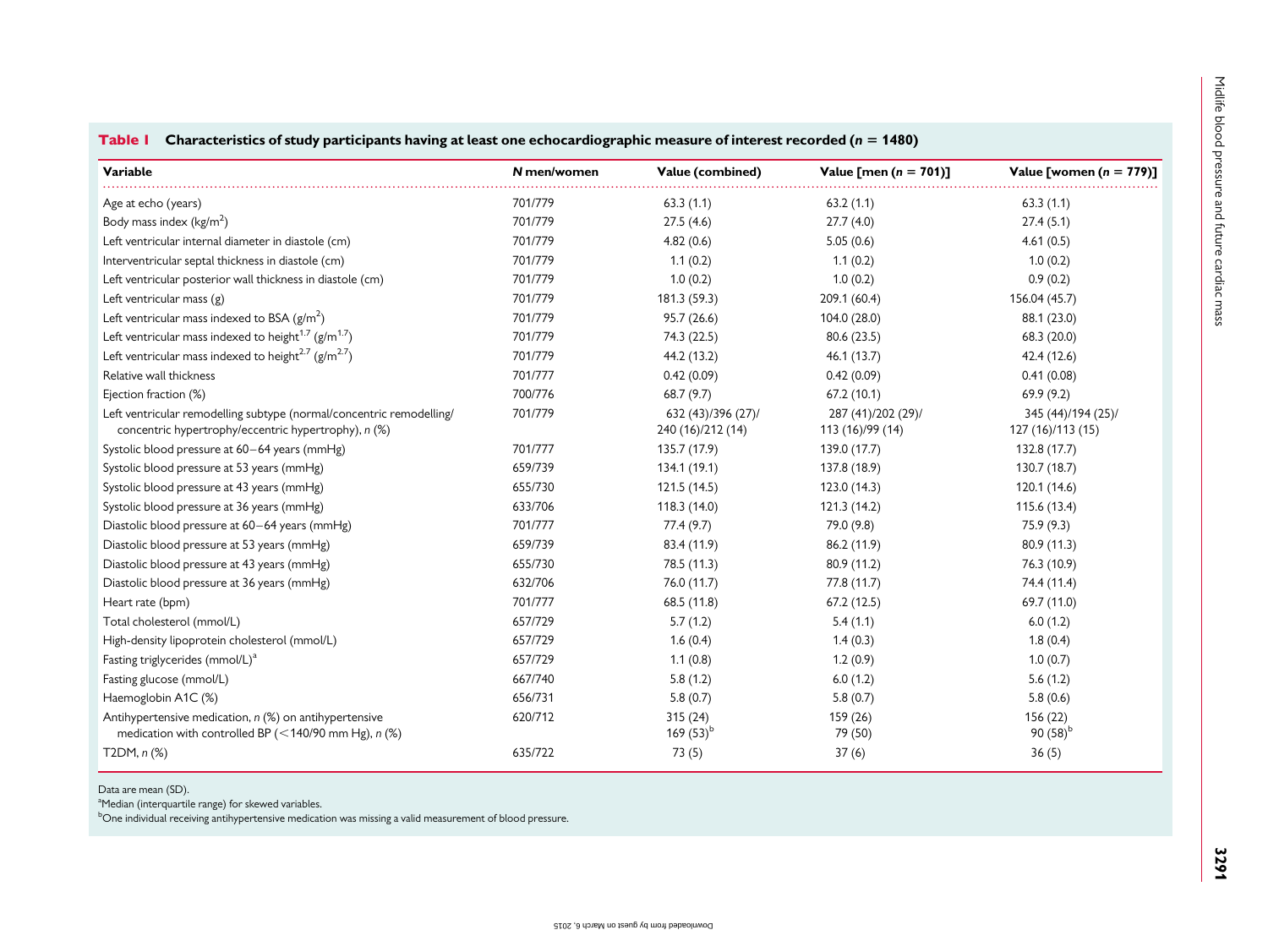| Independent variable                                         |            | Model 1                                                                                                                                                                                                                                                                                                          |         | Model 2               |        | Model 3                 |              | Model 4                |       |
|--------------------------------------------------------------|------------|------------------------------------------------------------------------------------------------------------------------------------------------------------------------------------------------------------------------------------------------------------------------------------------------------------------|---------|-----------------------|--------|-------------------------|--------------|------------------------|-------|
|                                                              |            | $\beta$ (95% CI)                                                                                                                                                                                                                                                                                                 |         | $\beta$ (95% CI)      |        | B (95% CI)              | :<br>::::::: | $(95\%$ CI)            |       |
| Age 36 ( $n = 1165$ )                                        | SBP        | 0.18 (0.06, 0.29)                                                                                                                                                                                                                                                                                                | 0.003   | 0.18 (0.06, 0.29)     | 0.003  | 0.12(0.00, 0.24)        | 0.051        | 0.13(0.01, 0.24)       | 0.032 |
| Age 43 ( $n = 1199$ )                                        | <b>SBP</b> | 0.16(0.05, 0.27)                                                                                                                                                                                                                                                                                                 | 0.003   | 0.15 (0.04, 0.26)     | 0.006  | $0.08(-0.04, 0.19)$     | 0.187        | $0.08(-0.03, 0.19)$    | 0.150 |
| Age 53 ( $n = 1220$ )                                        | SBP        | 0.30 (0.22, 0.37)                                                                                                                                                                                                                                                                                                | 20.001  | 0.25(0.18, 0.33)      | 0.001  | 0.22(0.14, 0.30)        | 10001        | 0.19(0.11, 0.27)       | 0.001 |
| Age 60-64 ( $n = 1276$ )                                     | SBP        | 0.20(0.13, 0.28)                                                                                                                                                                                                                                                                                                 | 20.001  | 0.19(0.11, 0.27)      | 20.001 | e<br>E                  |              | 0.16(0.08, 0.24)       | 10001 |
| Age 36                                                       |            | $1.66(-12.89, 16.21)$                                                                                                                                                                                                                                                                                            | 0.823   | $0.35(-14.18, 14.87)$ | 0.963  | $(1.33(-13.10, 15.75))$ | 0.857        | $-0.82(-14.84, 13.20)$ | 0.908 |
| Age 43                                                       |            | 16.72 (7.31, 26.13)                                                                                                                                                                                                                                                                                              | 10001   | 16.00 (6.60, 25.39)   | 0.001  | 6.19 (6.86, 25.53)      | 0.001        | 12.36 (3.19, 21.53)    | 0.008 |
| Age 53                                                       |            | 13.80 (9.55, 17.90)                                                                                                                                                                                                                                                                                              | 20.001  | 10.49 (6.21, 14.77)   | 0.001  | 0.65(6.37, 14.93)       | 10001        | 8.63 (4.36, 12.91)     | 1000  |
| Age 60-64                                                    |            | 11.59 (8.35, 14.82)                                                                                                                                                                                                                                                                                              | < 0.001 | 11.15 (7.94, 14.36)   | 0.001  | $\frac{\alpha}{2}$      |              | 8.84 (5.56, 12.13)     | 10000 |
| smoking status + physical activity status. NR, not relevant. |            | CI, confidence interval. Model 1: adjusted for age sex and CRF attended. Model 1 HTTT at given age (for SBP at given age (for HTTT). Model 2: Model 2: Model 2: No. HPT). Model 4: Model 3: HTD. Model 4: Model 3: HTD. Model<br>The variable $\beta$ is regression coefficients for LVMI vs. SBP (mmHg) or HTT. |         |                       |        |                         |              |                        |       |

decades later.<sup>[20](#page-7-0),[21](#page-7-0)</sup> The majority of these studies did not examine whether the effect of antecedent BP was independent of current BP and therefore the possibility that these observations were simply a consequence of a high correlation between antecedent and current BP (i.e. tracking) could not be excluded. However, a lon-gitudinal analysis of the Framingham offspring study<sup>[22](#page-7-0)</sup> reported that BP in adulthood (mean age 45 years) correlated with the trajectory of LVM over a subsequent 16 years period.

Our findings based on multiple longitudinal measurements of BP extend these earlier studies and show that the effects of antecedent BP in adulthood are not wholly attributable to tracking of BP. Notably, BPat53 years was more strongly related to LVMI and RWT than BPat 60–64 years and remained significant in a mutually adjusted model suggesting that midlife BP is more influential for LV structure than BP at age 60–64. After adjustment for current BP a 1 SD increase in BP at age 53 years was associated with a  $4.2$  g/m<sup>2</sup> higher LVMI, and a 1 SD higher BP at age 53 years was associated with a 25% increased odds of LVH at age 60–64 years. These associations persisted even after multivariable adjustment for other risk factors including BP at age 60–64 years. We further show that a more rapid BP rise between 43–53 years is the strongest correlate of elevated LVMI, with a 1 SD higher rate of rise in BP in this period being associated with a 5.1  $\mathrm{g/m}^2$  greater LVMI. The increases in LVM associated with antecedent BP and rate of rise of BP are likely to have prognostic implications: an  $\sim$ 5 g/m<sup>2</sup> higher LVMI ( $\sim$ 0.2 SD of LVMI) can be predicted to correspond to a 7–20% increase in CVD morbidity and mortality on the basis of previous outcome studies.<sup>[23](#page-7-0),[24](#page-7-0)</sup> The importance of BP at 53 years as a predictor of LVMI may reflect the relatively rapid acceleration in BP which typically precedes this age.<sup>[25](#page-7-0)</sup> We analysed rate of change in BP over a 28-year period and divided it into temporal segments to establish if there was a 'sensitive' period when exposure to elevated BP had a particularly strong influence.<sup>15</sup> Our data suggest that the 5th decade of life  $(\sim$  40–50 years) may be such a period. This is consistent with previous data relating lifetime risk of CVD to BP and BP change in middle age.<sup>[5](#page-7-0)</sup> It is also interesting to note that both elevated BP and an exaggerated rise in midlife have also previously been reported to be risk factors for dementia two to three decades later, regardless of subsequent BP.<sup>26,27</sup>

Our finding that people with treated hypertension had higher LVMI, even after adjustment for current BP, is in keeping with a previous study showing that LVMI and prevalence of LVH was greater in individuals with well-controlled BP than in normotensive indivi-duals.<sup>[28](#page-8-0)</sup> This led the authors to suggest that effective treatment of hypertension may not achieve complete reversal of cardiac target organ damage. The question of the part played by regression of LVM in risk reversal by HTT is debated. $^{29}$  However, we speculate that elevated BP in midlife causes a 'legacy' of cardiac target organ damage including interstitial and perivascular fibrosis that may be difficult to reverse even if BP is subsequently well controlled with medication.<sup>[30](#page-8-0)</sup> This provides an additional rationale for on-going therapeutic efforts targeted at reversal of myocardial fibrosis.<sup>[31](#page-8-0)</sup> While elevated LVM predicts coronary events and cardiac failure,<sup>[2](#page-7-0)</sup> whether the failure to achieve normalization of LVM implies a subsequent excess of CVD and heart failure remains to be established. Planned future follow-ups of the British MRC NSHD cohort will provide important information on this question.

<span id="page-5-0"></span>Table 2 Regression between left ventricular mass index at 60–64 years and systolic blood pressure and antihypertensive treatment at four time points with further

Regression between left ventricular mass index at 60–64 years and systolic blood pressure and antihypertensive treatment at four time points with further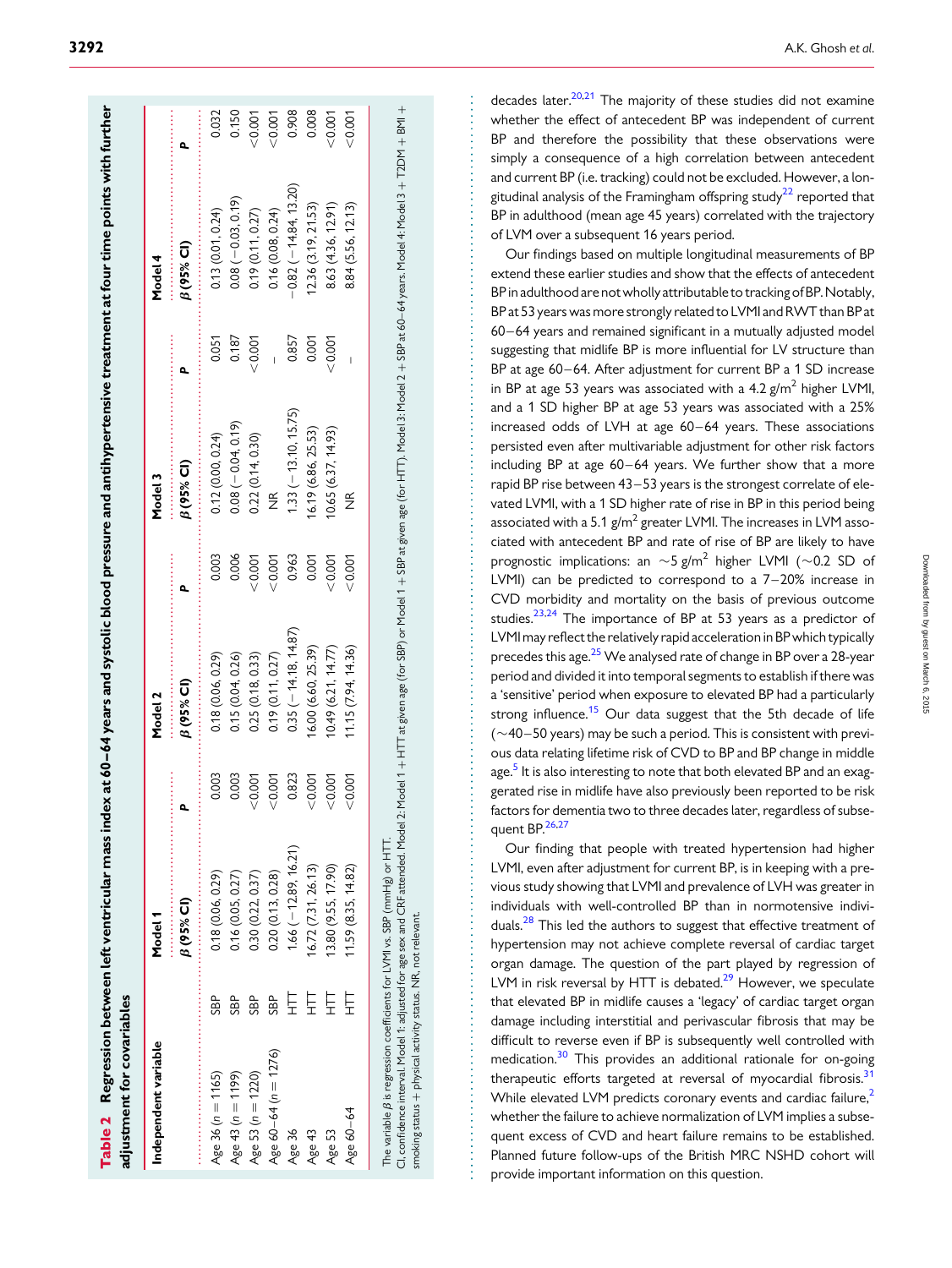| Independent variable     |            | Model 1                                   |                 | Model 2                                   |        | Model 3                                   |                                  | Model 4                                   |                        |
|--------------------------|------------|-------------------------------------------|-----------------|-------------------------------------------|--------|-------------------------------------------|----------------------------------|-------------------------------------------|------------------------|
|                          |            | $\beta$ (95% CI) $\times$ 10 <sup>3</sup> | :<br>:::::::::: | $\beta$ (95% CI) $\times$ 10 <sup>3</sup> | ۵      | $\beta$ (95% CI) $\times$ 10 <sup>3</sup> | :<br>:<br>:<br>:<br>:<br>:<br>ä, | $\beta$ (95% CI) $\times$ 10 <sup>3</sup> |                        |
| Age 36 ( $n = 1163$ )    | <b>SBP</b> | $0.15 (-0.25, 0.54)$                      | 0.469           | $0.15(-0.24, 0.54)$                       | 0.455  | $0.03(-0.37, 0.43)$                       | 0.886                            | $0.04 (-0.37, 0.44)$                      | $\frac{1}{2}$<br>0.863 |
| Age 43 (n = 1197)        | <b>SBP</b> | 0.68 (0.32, 1.05)                         | 10001           | 0.67(0.30, 1.04)                          | 20.001 | 0.57(0.18, 0.95)                          | 0.004                            | 0.58(0.20, 0.97)                          | 0.003                  |
| Age 53 ( $n = 1219$ )    | SBP        | 0.54 (0.28 0.79)                          | 10001           | 0.51(0.24, 0.77)                          | 10001  | 0.42(0.14, 0.71)                          | 0.004                            | 0.38(0.10, 0.67)                          | 0.009                  |
| Age $60 - 64$ (n = 1274) | SBP        | 0.41(0.13, 0.68)                          | 0.004           | 0.38(0.11, 0.66)                          | 0.006  | ž                                         |                                  | 0.32 (0.04, 0.60)                         | 0.024                  |
| Age 36                   |            | $-9.05(-58.14, 40.03)$                    | 0.718           | $-10.17(-59.35, 39.01)$                   | 0.685  | $8.13(-57.21, 40.95)$                     | 0.745                            | $-17.31(-66.23, 31.60)$                   | 0.488                  |
| Age 43                   | Ę          | $22.30(-10.61, 55.21)$                    | 0.184           | $18.95 (-13.85, 51.74)$                   | 0.257  | $19.47 (-13.30, 52.25)$                   | 0.244                            | $12.17 (-20.64, 44.97)$                   | 0.467                  |
| Age 53                   |            | $14.55 (-0.35, 29.45)$                    | 0.056           | $7.97 (-7.24, 23.17)$                     | 0.304  | $8.38(-6.83, 23.59)$                      | 0.280                            | $4.01 (-11.44, 19.46)$                    | 0.611                  |
| Age 60-64                |            | 14.51 (3.21, 25.81)                       | 0.012           | 13.65 (2.36, 24.94)                       | 0.018  | $\frac{\alpha}{2}$                        |                                  | $6.73(-4.99, 18.44)$                      | 0.260                  |

Table 3

Regression between relative wall thickness at 60–64 years and systolic blood pressure and antihypertensive treatment at four time points with further

<span id="page-6-0"></span>Regression between relative wall thickness at 60–64 years and systolic blood pressure and antihypertensive treatment at four time points with further

Current hypertension guidelines do not take into account ante-cedent BP or changes in BP when initiating therapy.<sup>[32](#page-8-0),[33](#page-8-0)</sup> Our data suggest that this may miss an opportunity to prevent cardiac target organ damage and its sequelae (e.g. heart failure) in later life. Recent randomized clinical trials have examined the short-term effect of antihypertensive agents in preventing development of hypertension in high-risk individuals with conflicting results.  $34,35$  However, we are unaware of any studies exploring the possible longer-term benefits of BP lowering in individuals with pre-hypertension or an elevated rate of rise in BP in midlife. We suggest this may be a fruitful area of future clinical research.

#### Strength and limitations

Participants in the MRC NSHD have previously been found to be representative of native-born adults living in England, Scotland, and Wales at the time of data collection.<sup>[9](#page-7-0)</sup> Hence, our findings are likely to be generalizable to the native-born British population. The repeated measurements of BP in our study, the longest running birth cohort in Britain, allowed us a rare opportunity to carry out a longitudinal analysis investigating importance of BP and rate of change in BP over different periods of adulthood. Missing data are inevitable in studies as long running as the MRC NSHD; $^{14}$  $^{14}$  $^{14}$  however, response and attendance rates were acceptable. Compared with study members who had echocardiography, those who had examinations at home had higher BP and were less healthy, consistent with previous work.<sup>[36](#page-8-0)</sup> Exclusion of this less healthy group from our analyses may have resulted in an underestimation of the strength of associations between BP and LV structure. Blood pressure was not measured in the NSHD prior to 36 years, and hence we were unable to assess whether there are important periods in earlier life when BP may influence cardiacstructure. We are also limited to identifying three potential sensitive periods of  $\sim$  10 years duration; hence, we may have underestimated the extent of BP change and/or the importance of more rapid rises in BP over shorter-time periods than the  $\sim$ 10 years sampling intervals. The lack of 24 h ambulatory measurements of BP in this cohort also precludes us from examining whether short-term variability or diurnal variation in BP contributes to the associations seen. While we examined a range of potential confounders, unmeasured confounders, or mediators that influence cardiac hypertrophy (e.g. renin–angiotensin system activity, sympathetic nervous system activity, abnormalities of lipid metabolism, inflammation, etc.) may have contributed to the associations observed.<sup>29</sup> Echocardiography was only carried out in the most recent round of data collection and hence the possibility of reverse causality, namely that increased LVM in early-life results in raised BP and increased rate of rise in midlife BP cannot be excluded. However, a previous study by Zureik et  $al^{37}$  $al^{37}$  $al^{37}$  demonstrated that change in BP preceded change in LVMI, arguing against this explanation.

## **Conclusions**

Higher BP in midlife and, in particular, a rapid rate of BP increase in the 5th decade is associated with higher LVM and LV remodelling in later life; this association is independent of current BP. People with treated hypertension have higher LVMI than untreated individuals, even when accounting for their higher BP. Our findings emphasize the importance of midlife BP as risk factor for future CVD.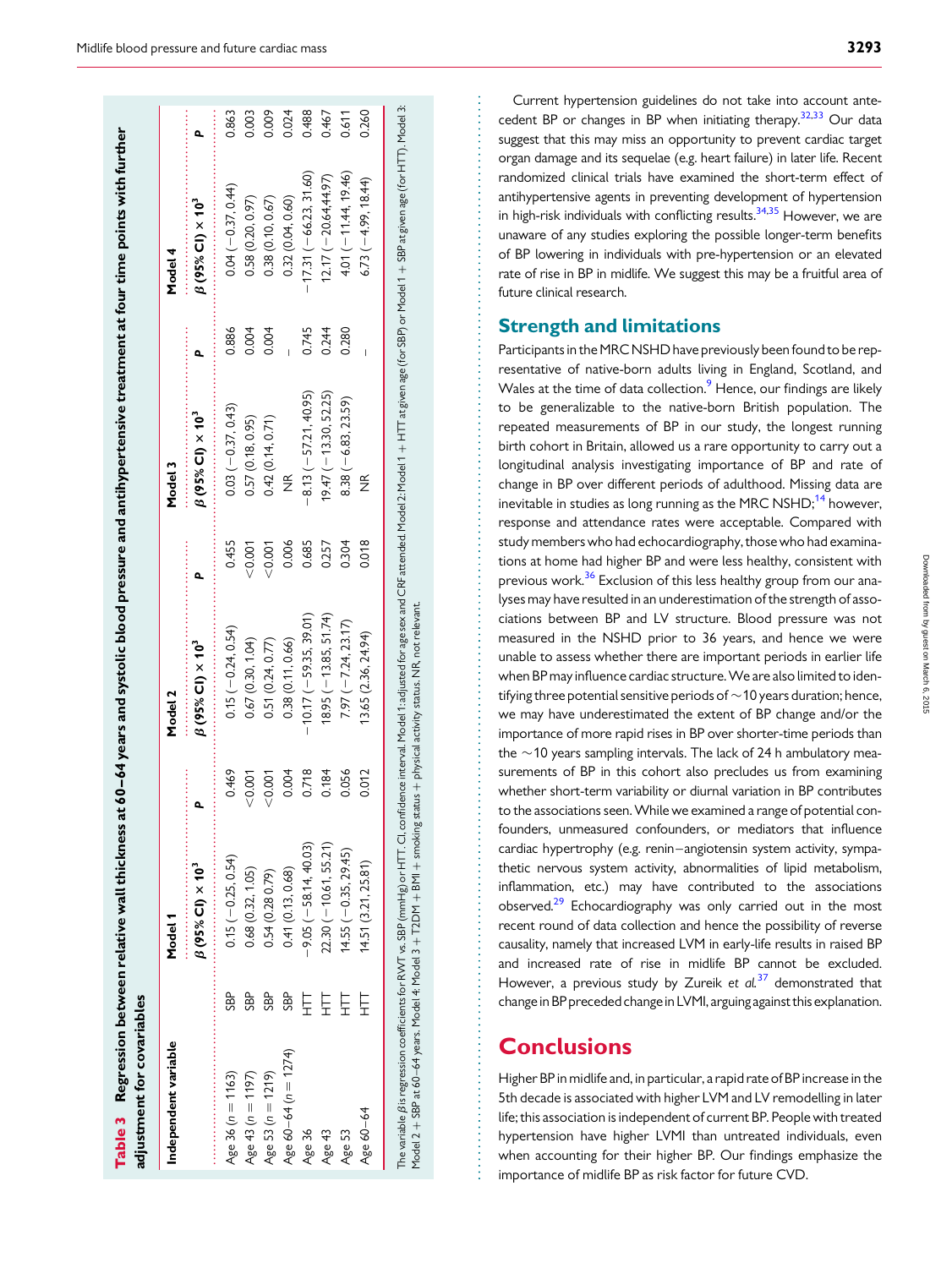| Period of rate of change in | Model 1              |         | Model 2              |         |
|-----------------------------|----------------------|---------|----------------------|---------|
| systolic blood pressure     | $\beta$ (95% CI)     |         | $\beta$ (95% CI)     |         |
| 36–43 years                 | $1.38 (-0.25, 3.01)$ | 0.096   | $0.42 (-1.20, 2.04)$ | 0.612   |
| $43 - 53$ years             | 5.10(3.53, 6.67)     | < 0.001 | 3.12(1.53, 4.72)     | < 0.001 |
| 53–60/64 years              | 1.62(0.10, 3.15)     | 0.037   | 1.87 (0.35, 3.38)    | 0.016   |

<span id="page-7-0"></span>Table 4 Relationship between LVMI at age 60–64 years and rate of change in systolic blood pressure at three time periods  $(36-43 \text{ years})$ ,  $(43-53 \text{ years})$ , and  $(53-60 \text{ to } 64 \text{ years})$  on LVMI  $(n = 1085)$ 

The variable  $\beta$  is regression coefficients for LVMI (g/m<sup>2</sup>) for a 1 SD increase in systolic blood pressure in each interval. CI, confidence interval. Model 1: adjusted for age, sex, and CRF attended. Model 2: Model 1 + T2DM + BMI + smoking status + physical activity status + current HTT.

## Supplementary material

[Supplementary material is available at](http://eurheartj.oxfordjournals.org/lookup/suppl/doi:10.1093/eurheartj/ehu389/-/DC1) European Heart Journal online.

#### Acknowledgements

We thank the MRC Data collection teams for their assistance with this study.

#### Funding

This work is supported by Medical Research Council UK, National Institute of Health Sciences Biomedical Research Centre Award to Imperial NHS Healthcare Trust, and The National Institute for Health Research University College London Hospitals Biomedical Research Centre. Funding to pay the Open Access publication charges for this article was provided by the Medical Research Council.

#### Conflict of interest: None declared.

#### **References**

- 1. Lewington S, Clarke R, Qizilbash N, Peto R, Collins R. Age-specific relevance of usual blood pressure to vascular mortality: a meta-analysis of individual data for one million adults in 61 prospective studies. Lancet 2002;360:1903–1913.
- 2. Levy D, Garrison RJ, Savage DD, Kannel WB, Castelli WP. Prognostic implications of echocardiographically determined left ventricular mass in the Framingham Heart Study. N Engl | Med 1990;322:1561-1566.
- 3. Hammond IW, Devereux RB, Alderman MH, Laragh JH. Relation of blood pressure and body build to left ventricular mass in normotensive and hypertensive employed adults. J Am Coll Cardiol 1988;12:996–1004.
- 4. Berry JD, Dyer A, Cai X, Garside DB, Ning H, Thomas A, Greenland P, Van Horn L, Tracy RP, Lloyd-Jones DM. Lifetime risks of cardiovascular disease. N Engl J Med 2012;366:321–329.
- 5. Allen N, Berry JD, Ning H, Van Horn L, Dyer A, Lloyd-Jones DM. Impact of blood pressure and blood pressure change during middle age on the remaining lifetime risk for cardiovascular disease: the cardiovascular lifetime risk pooling project. Circulation 2012;125:37–44.
- 6. Gray L, Lee IM, Sesso HD, Batty GD. Blood pressure in early adulthood, hypertension in middle age, and future cardiovascular disease mortality: HAHS (Harvard Alumni Health Study). J Am Coll Cardiol 2011;58:2396–2403.
- 7. Vasan RS, Massaro JM, Wilson PWF, Seshadri S, Wolf PA, Levy D, D'Agostino RB. Antecedent blood pressure and risk of cardiovascular disease: the Framingham heart study. Circulation 2002;105:48-53.
- 8. Klingbeil AU, Schneider M, Martus P, Messerli FH, Schmieder RE. A meta-analysis of the effects of treatment on left ventricular mass in essential hypertension. Am J Med 2003;115:41–46.
- 9. Wadsworth M, Kuh D, Richards M, Hardy R. Cohort profile: the 1946 National Birth Cohort (MRC National Survey of Health and Development). Int J Epidemiol 2006;35: 49–54.
- 10. Stang A. Algorithms for converting random-zero to automated oscillometric blood pressure values, and vice versa. Am J Epidemiol 2006;164:85-94.
- 11. Lang RM, Bierig M, Devereux RB, Flachskampf FA, Foster E, Pellikka PA, Picard MH, Roman MJ, Seward J, Shanewise JS, Solomon SD, Spencer KT, Sutton MS, Stewart WJ. Recommendations for chamber quantification: a report from the American Society

of Echocardiography's Guidelines and Standards Committee and the Chamber Quantification Writing Group, developed in conjunction with the European Association of Echocardiography, a branch of the European Society of Cardiology. J Am Soc Echocardiogr 2005:18:1440-1463.

- 12. Chirinos JA, Segers P, De Buyzere ML, Kronmal RA, Raja MW, De Bacquer D, Claessens T, Gillebert TC, St John-Sutton M, Rietzschel ER. Left ventricular mass: allometric scaling, normative values, effect of obesity, and prognostic performance. Hypertension 2010;56:91–98.
- 13. de Simone G, Daniels SR, Devereux RB, Meyer RA, Roman MJ, de Divitis O, Alderman MH. Left ventricular mass and body size in normotensive children and adults: assessment of allometric relations and impact of overweight. J Am Coll Cardiol 1992;20:1251–1260.
- 14. Kuh D, Pierce M, Adams J, Deanfield J, Ekelund U, Friberg P, Ghosh AK, Harwood N, Hughes A, Macfarlane PW, Mishra G, Pellerin D, Wong A, Stephen AM, Richards M, Hardy R. Cohort profile: updating the cohort profile for the MRC National Survey of Health and Development: a new clinic-based data collection for ageing research. Int J Epidemiol 2011;40:e1–e9.
- 15. Mishra G, Nitsch D, Black S, De SB, Kuh D, Hardy R. A structured approach to modelling the effects of binary exposure variables over the life course. Int J Epidemiol 2009; 38:528–537.
- 16. Urbina EM, Gidding SS, Bao W, Pickoff AS, Berdusis K, Berenson GS. Effect of body size, ponderosity, and blood pressure on left ventricular growth in children and young adults in the Bogalusa Heart Study. Circulation 1995;91:2400–2406.
- 17. Toprak A, Wang H, Chen W, Paul T, Srinivasan S, Berenson G. Relation of childhood risk factors to left ventricular hypertrophy (eccentric or concentric) in relatively young adulthood (from the Bogalusa Heart Study). Am J Cardiol 2008;101: 1621–1625.
- 18. Dekkers C, Treiber FA, Kapuku G, Van Den Oord EJ, Snieder H. Growth of left ventricular mass in African American and European American youth. Hypertension 2002; 39:943–951.
- 19. Ridderstrale W, Saluveer O, Johansson MC, Bergbrant A, Jern S, Hrafnkelsdottir TJ. Consistency of blood pressure and impact on cardiovascular structure over 20 years in young men. J Intern Med 2010;267:295–304.
- 20. Strand AH, Gudmundsdottir H, Os I, Smith G, Westheim AS, Bjornerheim R, Kjeldsen SE. Arterial plasma noradrenaline predicts left ventricular mass independently of blood pressure and body build in men who develop hypertension over 20 years. | Hypertens 2006;24:905-913.
- 21. Sundstrom J, Lind L, Arnlov J, Zethelius B, Andren B, Lithell HO. Echocardiographic and electrocardiographic diagnoses of left ventricular hypertrophy predict mortality independently of each other in a population of elderly men. Circulation 2001;103: 2346–2351.
- 22. Lieb W, Xanthakis V, Sullivan LM, Aragam J, Pencina MJ, Larson MG, Benjamin EJ, VasanRS. Longitudinal tracking of left ventricular mass over the adult life course: clinical correlates of short- and long-term change in the Framingham offspring study. Circulation 2009;119:3085–3092.
- 23. Armstrong AC, Gidding S, Gjesdal O, Wu C, Bluemke DA, Lima JA. LV mass assessed by echocardiography and CMR, cardiovascular outcomes, and medical practice. JACC Cardiovasc Imaging 2012;5:837–848.
- 24. Armstrong AC, Jacobs DR Jr, Gidding SS, Colangelo LA, Gjesdal O, Lewis CE, Bibbins-Domingo K, Sidney S, Schreiner PJ, Williams OD, Goff DC Jr, Liu K, Lima JA. Framingham score and LV mass predict events in young adults: CARDIA study. Int I Cardiol 2014:172:350-355.
- 25. Wills AK, Lawlor DA, Matthews FE, Sayer AA, Bakra E, Ben-Shlomo Y, Benzeval M, Brunner E, Cooper R, Kivimaki M, Kuh D, Muniz-Terrera G, Hardy R. Life course trajectories of systolic blood pressure using longitudinal data from eight UK cohorts. PLoS Med 2011;8:e1000440.